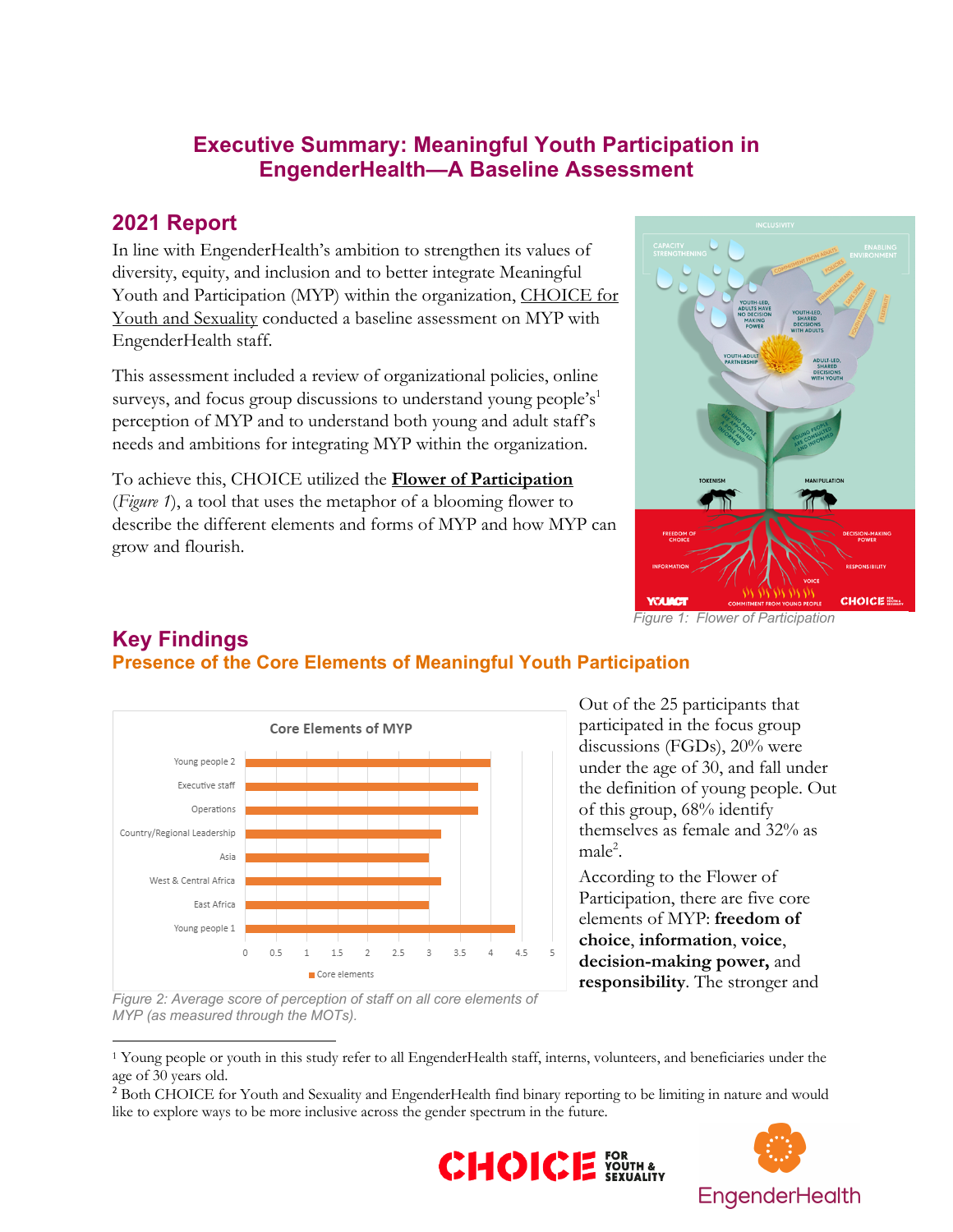more present the core elements are, the more MYP can flourish in an organization or program.

Based on eight FGDs conducted across different country and organizational teams, country offices based in Asia and East Africa scored the core elements a three on a scale of five (*Figure 2*), this score being the lowest amongst all the FGDs. On the other hand, young people (group 1) or young staff scored the elements 4.4, rating the core elements the highest amongst all FGD groups.

The focus group discussions indicated more discrepancies in perceptions of staff towards the existence of MYP for programmatic staff in country office versus executive or managerial staff in the headquarters or other departments. Although young staff in both groups rated MYP higher than the rest, it is important to note that young people's sample size was quite small (20% as noted above), and many staff felt youth was quite underrepresented within the organization.

Overall, the intention to strengthen MYP in the organization exists but staff members seek support, expertise, recommendations, and trainings on how to further incorporate youth participation in their work.



### **Presence of the Preconditions to Meaningful Youth Participation**

The FGDs also assessed certain preconditions of MYP that need to be met for MYP to flourish in any organization. The preconditions measured included: **policies**, **youthfriendliness**, **flexibility**, **financial means**, **safe space**, **capacity strengthening**, as

*Figure 3: Average score of perception of staff on all preconditions of MYP (as measured through the MOTs).*

well as **commitment from adults and young people.**

During the eight FGDs, relevant policies, capacity strengthening opportunities, and existing safe space were the three preconditions which received the lowest scores. In comparison, financial means, flexibility, and youth friendliness scored higher. A key insight would be to focus on strengthening these preconditions and improving safe spaces for young staff while providing capacity strengthening support for their meaningful participation and growth in the organization, all of which need to be backed by youth-friendly and enabling policies.

As with the core elements, young people scored the preconditions on the higher end of the scale. In comparison, adults in the organization seemed more critical of youth participation. One hypothesis is that young staff might feel adequately supported by the organization, but as adult staff



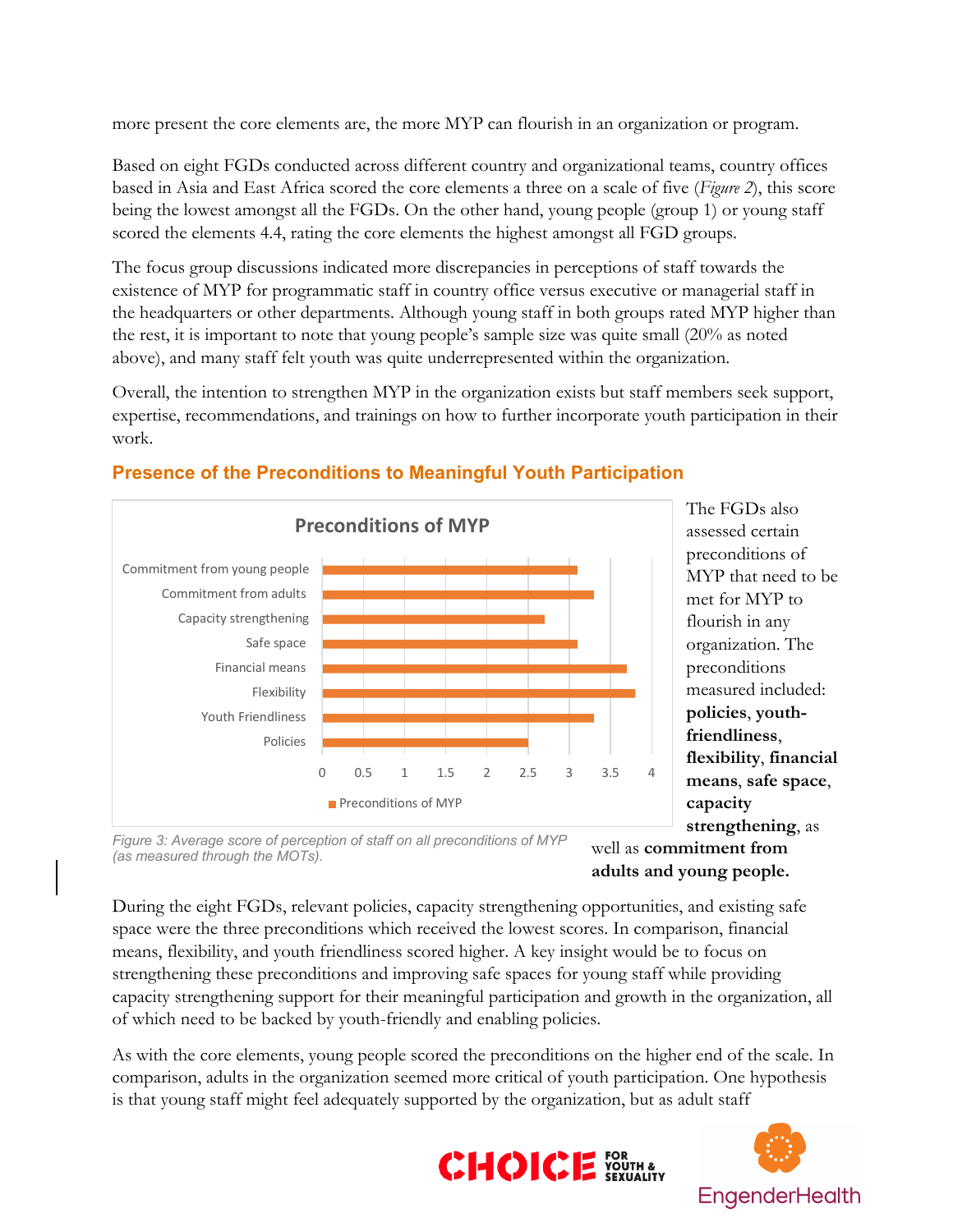noted, the positions young people hold are mostly entry-level, internship level, or voluntary. Again, it is important to note that their sample size when compared to adults is quite low and might not provide a holistic view of young staff's perception with regards to MYP in the organization.

Overall, both young and adult staff were in favor of improving MYP within the organization and felt that although the intention is present, there is still need for improvement and to formally institutionalize MYP within the organization.



#### **Young Staff's Perception of Their Own Participation**

At the time of this baseline assessment, there were 21 young staff (under 30) within EngenderHealth who received an online survey to understand their perception of their own participation in the organization. Out of the nine young staff that filled in the survey,

*Figure 4: Aggregate score for the presence of core elements as rated by young staff.* 

55.5% identify themselves as female and  $22.2\%$  as male<sup>3</sup>, while

the rest did not indicate a preference<sup>3</sup>.

When looking at the core elements (*Figure 4*), freedom of choice showed varied responses, with about 42% young people responding that this core element was either present to a low extent or somewhat present in the organization, specifically when it came to participating in organizational programs and activities. When asked how much responsibility young staff were given, about 42% of respondents felt they would like more responsibility in handling their own tasks. When it came to assessing their contribution to decision-making within the organization and its programs, 42% of respondents felt they were only somewhat involved, indicating a big scope for improvement.

Young staff's perceptions of the preconditions of MYP were also measured through the survey (*Figure 5*). When it came to capacity strengthening, about 49% of respondents felt that more could be done in terms of receiving adequate training and capacity strengthening to meaningfully participate in the organization and its program. Support of young people by financial means also

<sup>3</sup> Both CHOICE for Youth and Sexuality and EngenderHealth find binary reporting to be limiting in nature and would like to explore ways to be more inclusive across the gender spectrum in the future.



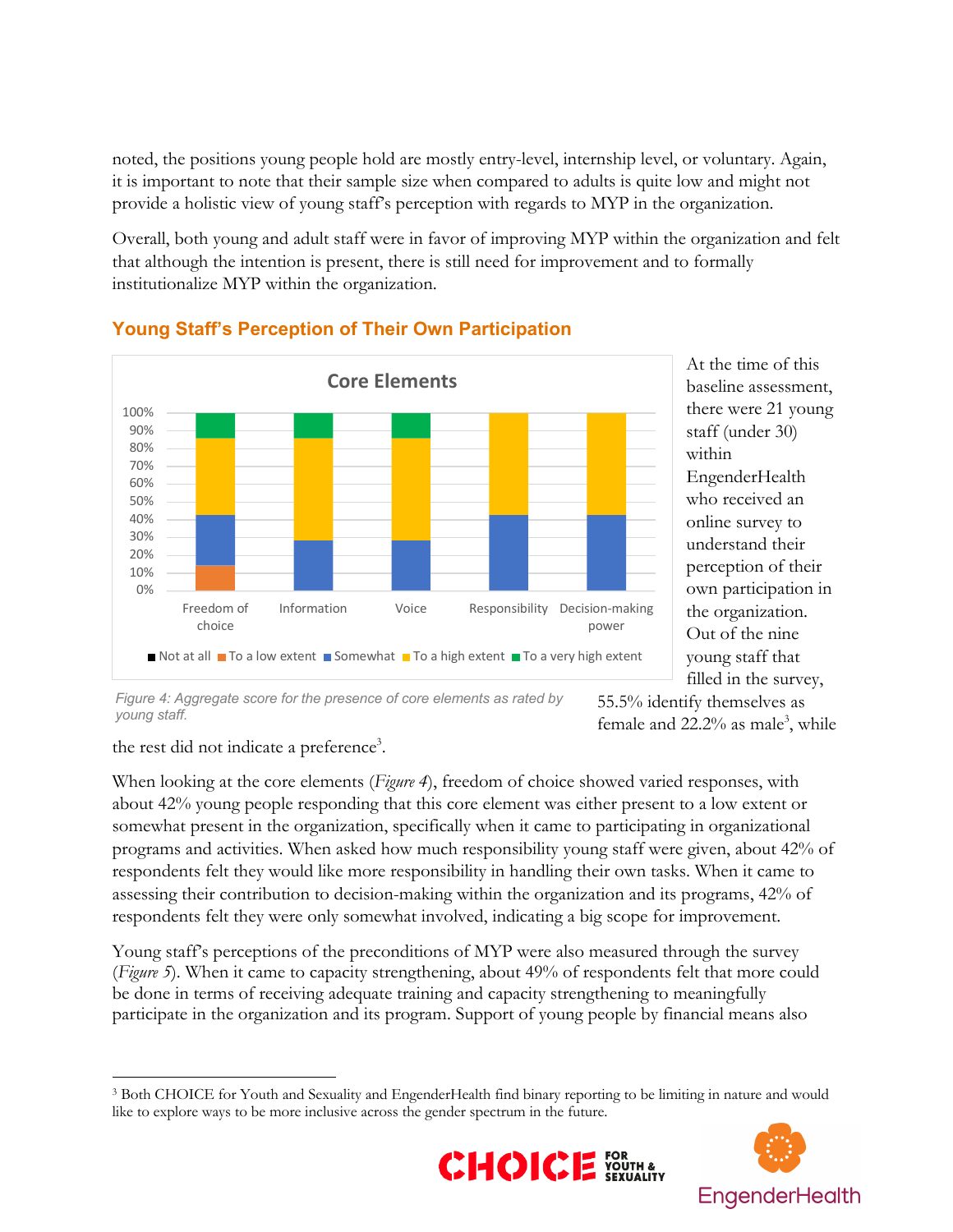

scored high, but one respondent noted that this was only done sometimes, indicating scope for improvement.

*rated by young staff*

An overall assessment indicated that more than 80% of the respondents felt their role in the organization was important to a high or very high extent. When it came to how young people felt about their contribution to the goals of the organization, 100% of the respondent answered that they were contributing to a great extent.

In an open question on youth participation, one respondent mentioned: *"... I am exposed and consulted by the management in most of the youth trainings and opportunities, and I am trusted to represent the organization in most youth activities within the program and outside the program; I feel so valued and important with regards to youth participation."*

### **KEY RECOMMENDATIONS FOR ENGENDERHEALTH**

The following is a set of specific recommendations and best practices for EngenderHealth to adopt. These are derived from qualitative learnings gained during the discussions with EngenderHealth staff, as well as CHOICE's prior experience working on Meaningful Youth Participation in previous programs and other Youth-Adult partnerships<sup>4</sup>:

1. MYP requires commitment from everyone. Create an organizational Meaningful Youth Participation policy and systematically adopt the **Flower** of Participation to implement, monitor, and regularly evaluate MYP in both organizational and programmatic work.

<sup>4</sup> Youth-Adult Partnership (YAP) is a partnership in which both young people and adults are equally involved and share power. It is one of six existing forms of MYP, as shown in the Flower of Participation. To find out more about YAPs and why they can be crucial in strengthening MYP, read the YAPs toolkit here.



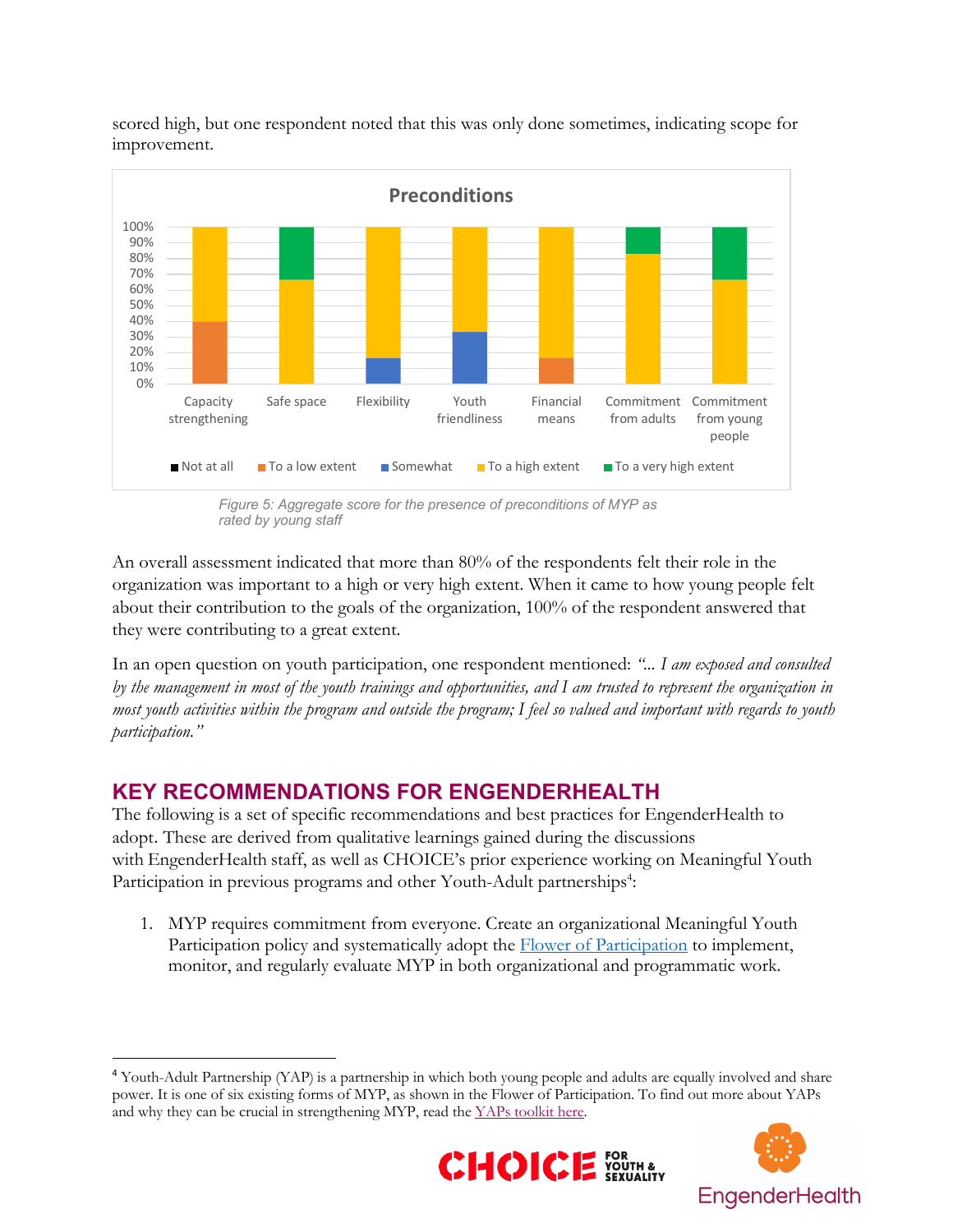- 2. MYP is a mutual responsibility. Scale up value clarification and trainings on MYP to keep the dialogue on MYP going, to turn recommendations into actions, and to incorporate MYP both organizationally and programmatically.
- 3. Elect a youth representative amongst staff or within the internal Gender, Equity, Diversity, and Inclusion champion group who are trained in MYP to represent the voice and needs of young staff within the organization.
- 4. Ensure language, information, and knowledge sharing is inclusive of all youth and represents the different realities of all youth (youth with disabilities, different sexual identities and orientations, different economic or educational backgrounds, and more).
- 5. Recruitment and procurement committees must focus more on youth and create opportunities for young people where suitable (for example, in programs that specifically work on adolescents and youth issues). Inclusive recruitment policies must be complemented with a structured mentorship program and adequate capacity strengthening to support young staff's professional growth.
- 6. Use existing EngenderHealth youth structures (for instance, the internal Adolescent and Youth SRHR Community of Practice) to create a safe space for young staff so they can come together and share their needs and learnings, or discuss the need for a separate Youth CoP within the organization.
- 7. Ensure adequate budget for integrating and scaling up MYP and other forms of support (mentorship, capacity strengthening, and networking opportunities).
- 8. Invest time and resources to build trust between adults and young people. Organizations should build in sufficient time and finances for young people and adults to not only work together, but to create professional and personal bonds as well as to understand the benefits of youth-adult partnerships.
- 9. Have clear objectives and indicators to measure youth contribution and influence (both internally and externally) and link progress in MYP to the broader impact of AYSRHR programs.
- 10. Consider diversity within young people and create strategies to engage marginalized youth. At the programmatic level, develop specific strategies to engage marginalized young people in recruitment opportunities.

# **ACKNOWLEDGEMENTS**

This baseline assessment summary and full report is authored by Pragya Singh, Programme Coordinator at CHOICE for Youth and Sexuality. Ana Aguilera, Deputy Director of Adolescent and Youth Sexual and Reproductive Health at EngenderHealth contributed to the development of this report. CHOICE and EngenderHealth staff, including Danielle Garfinkel, Jannemiek Evelo, Juliana Jaramillo, Renu Golwalkar, Roos van Kreij and Traci Baird also provided expertise. Meghan McClure provided editorial support for the content of this report.